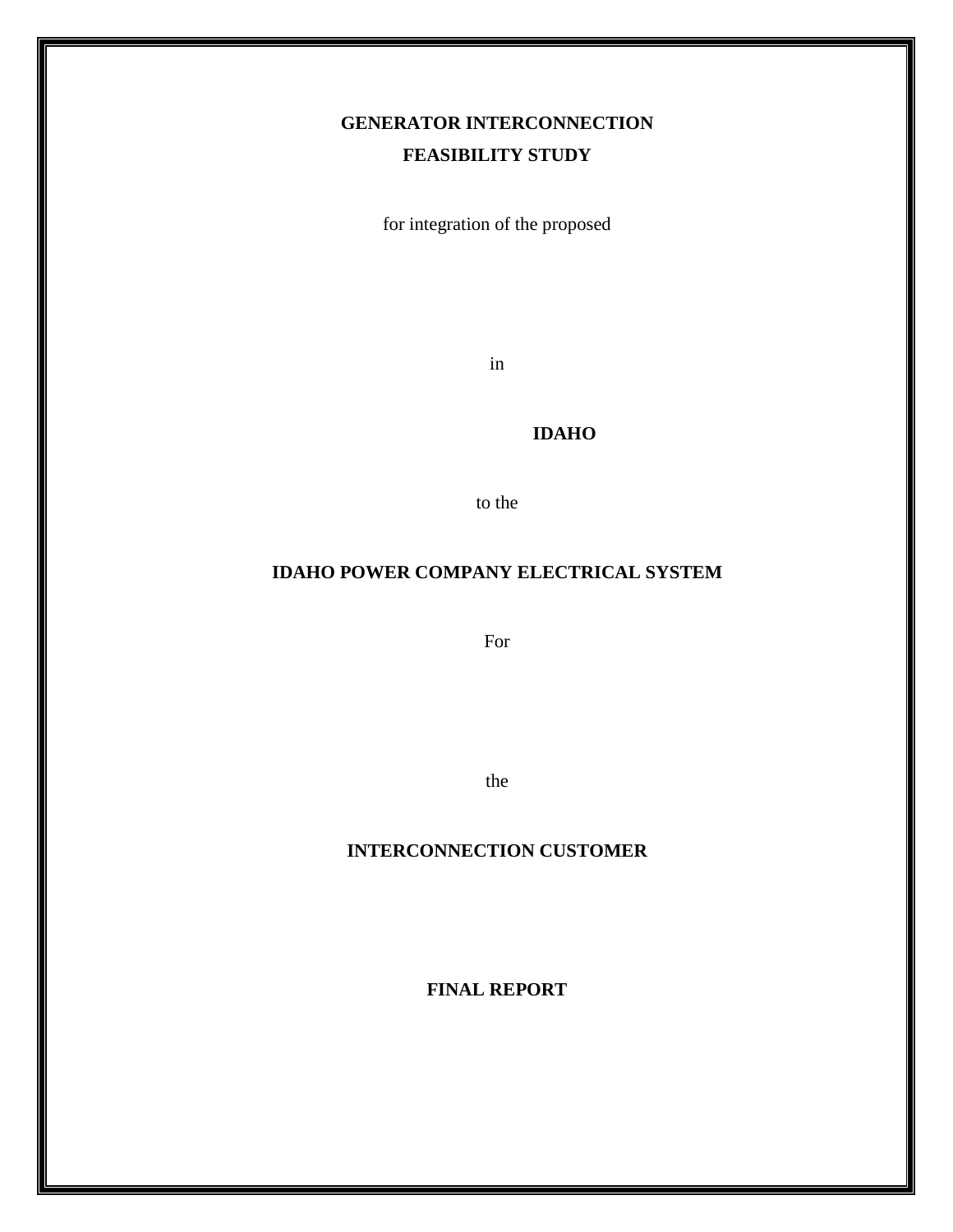#### **1.0 Introduction**

Idaho Power Company (IPC) received an interconnection application for small generators,

 IPC met on the 6 of October to discuss the project details. The desired project comprised of which could operate at unity power factor. We reviewed GIS and feeder maps for project location and possible system connections.

On the initial inspection we identified that have feeders in the area for service to the but all feeds to the location were singlephase configurations. The Generation requires a 3-phase connection. The study below describes the cost effective solution for the generation site.

#### **2.0 Summary**

Based on the system analysis, utilization of the of generation will require three-phase construction for approximately one mile on the existing feeder. The estimated cost for the project is listed below with the description of configuration studied in the System Impact and Recommended Changes section. These costs do not include the 34.5 kV transformer tie to the feeder.

| <b>Estimated Itemized Expenses</b>                                                                                           |                           | Cost    |
|------------------------------------------------------------------------------------------------------------------------------|---------------------------|---------|
| Rebuild 3-Phase from<br>to Generation site.<br>Approximately one mile of rebuild.                                            | $\boldsymbol{\mathsf{S}}$ | 90,000  |
| Generation Interconnection Package Design and Installation (Metering, Disconnect)<br>Switch, and System Protection Expenses) |                           | 125,000 |
| <b>Total Expenses</b>                                                                                                        | \$                        | 215,000 |

#### **3.0 System Description**

| <b>The</b> | Generation will be connected to the |                                     |
|------------|-------------------------------------|-------------------------------------|
|            |                                     | 138 kV Sub-transmission system. The |
|            | provides 34.5 kV service at the     | Generation location.                |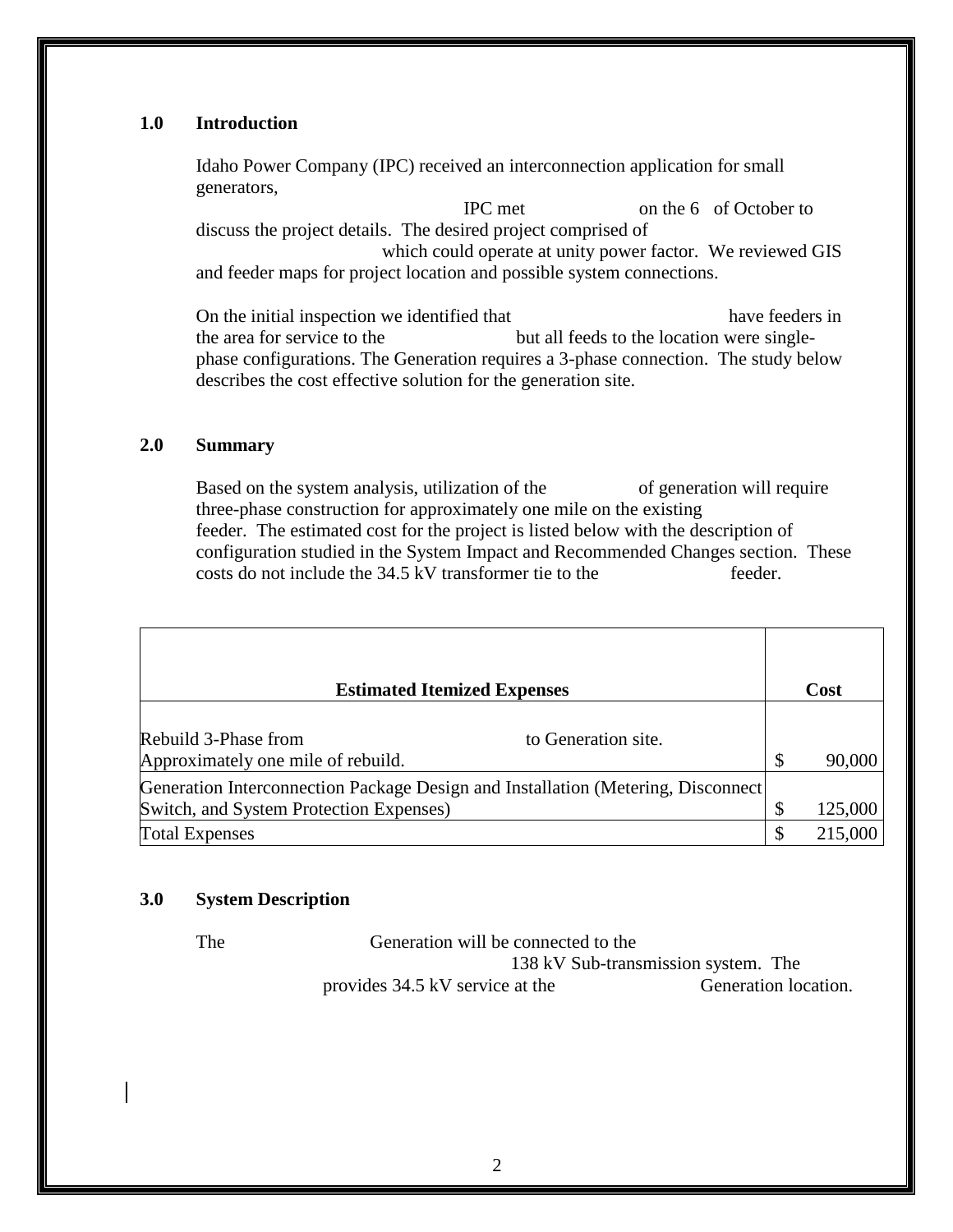#### **4.0 System Impact and Recommended Changes**

Idaho Power Company provides generation requirements limiting power output and power factor. IPC requires units run at unity power factor at specified power levels. The system study identified below with associated system modification is based on IPC acceptability criteria per Appendix A.

| Case # | <b>Study Configuration</b>                                                       | <b>Voltage Flicker</b> | <b>Operational Limits</b> |
|--------|----------------------------------------------------------------------------------|------------------------|---------------------------|
|        | Added<br>feeder with 3-<br>Phase, #4 ASCR rebuild from<br>to Generation<br>site. |                        | <b>Meets Standards</b>    |

The Project short circuit contribution does not exceed the short circuit capability of the adjacent feeder protection breaker limits.

## **5.0 Conclusion**

The study above reviewed the requested Generation connection to Idaho Power feeder. The results of the study indicate the existing system requires a 3phase line construction. The changes to existing feeder require approximately 1 mile of rebuild from the to the to the Project Generation site. A map with the required feeder changes are displayed in pink in Appendix B.

We look forward to your response for further action on the Generation Project.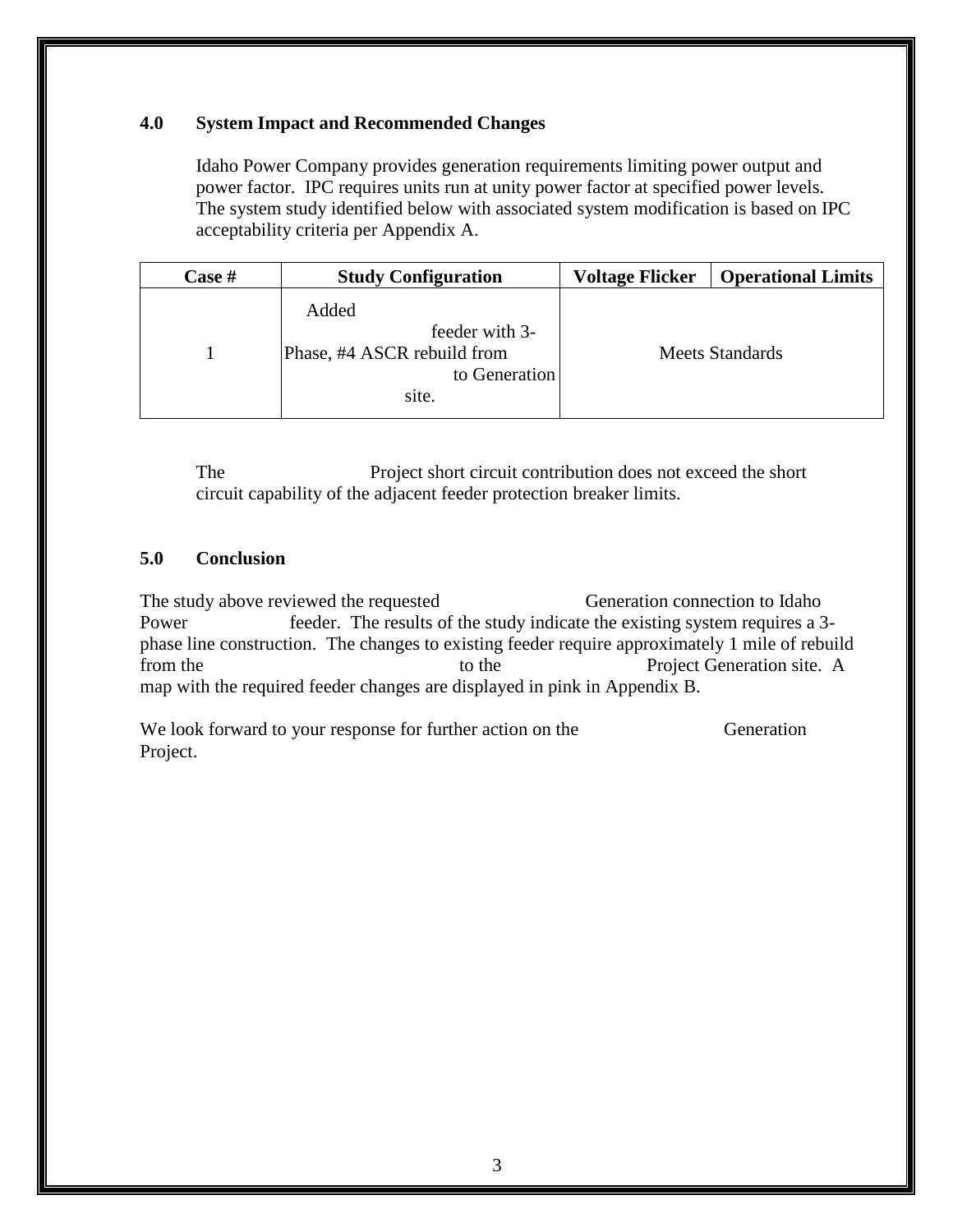#### APPENDIX A

#### **A-1.0 Method of Study**

The study plan inserts the Project up to the maximum requested injection into the selected WECC power flow case and then, using GE's positive sequence load flow (PSLF) analysis tools or Power World Simulator, examines the impacts of the new resource on Idaho Power's transmission system (lines, transformers, etc.) within the study area under various operating/outage scenarios. The WECC and Idaho Power reliability criteria and Idaho Power operating procedures were used to determine the acceptability of the configurations considered. The WECC case is a recent case modified to simulate stressed but reasonable pre-contingency energy transfers utilizing the IPC system. For distribution feeder analysis, Idaho Power utilizes SynerGEE Stoner Software.

#### **A-2.0 Acceptability Criteria**

The following acceptability criteria were used in the power flow analysis to determine under which system configuration modifications may be required:

The continuous rating of equipment is assumed to be the normal thermal rating of the equipment. This rating will be as determined by the manufacturer of the equipment or as determined by Idaho Power. Less than or equal to 100% of continuous rating is acceptable.

Transmission voltages, under normal operating conditions, are maintained within plus or minus 5% (0.05 per unit) of nominal. Therefore, voltages greater than or equal to 0.95 pu voltage and less than or equal to 1.05 pu voltage are acceptable.

The stable operation of the transmission system requires an adequate supply of voltamperes reactive (VARs) to maintain a stable voltage profile under both steady-state and dynamic system conditions. An inadequate supply of VARs will result in voltage decay or even collapse under the worst conditions. Idaho Power designs its system to integrate Network Resources at full capability during specified outage conditions.

Distribution voltage is limited to a 5% voltage flicker on a feeder where other customers are or may be connected.

All customer connections must meet IEEE 519 and ANSI C84.1 Standards.

Equipment/line/path ratings used will be those that are in use at the time of the study or that are represented by IPC upgrade projects that are either currently under construction or whose budgets have been approved for construction in the near future. All other potential future ratings are outside the scope of this study. Future transmission changes may, however, affect current facility ratings used in the study.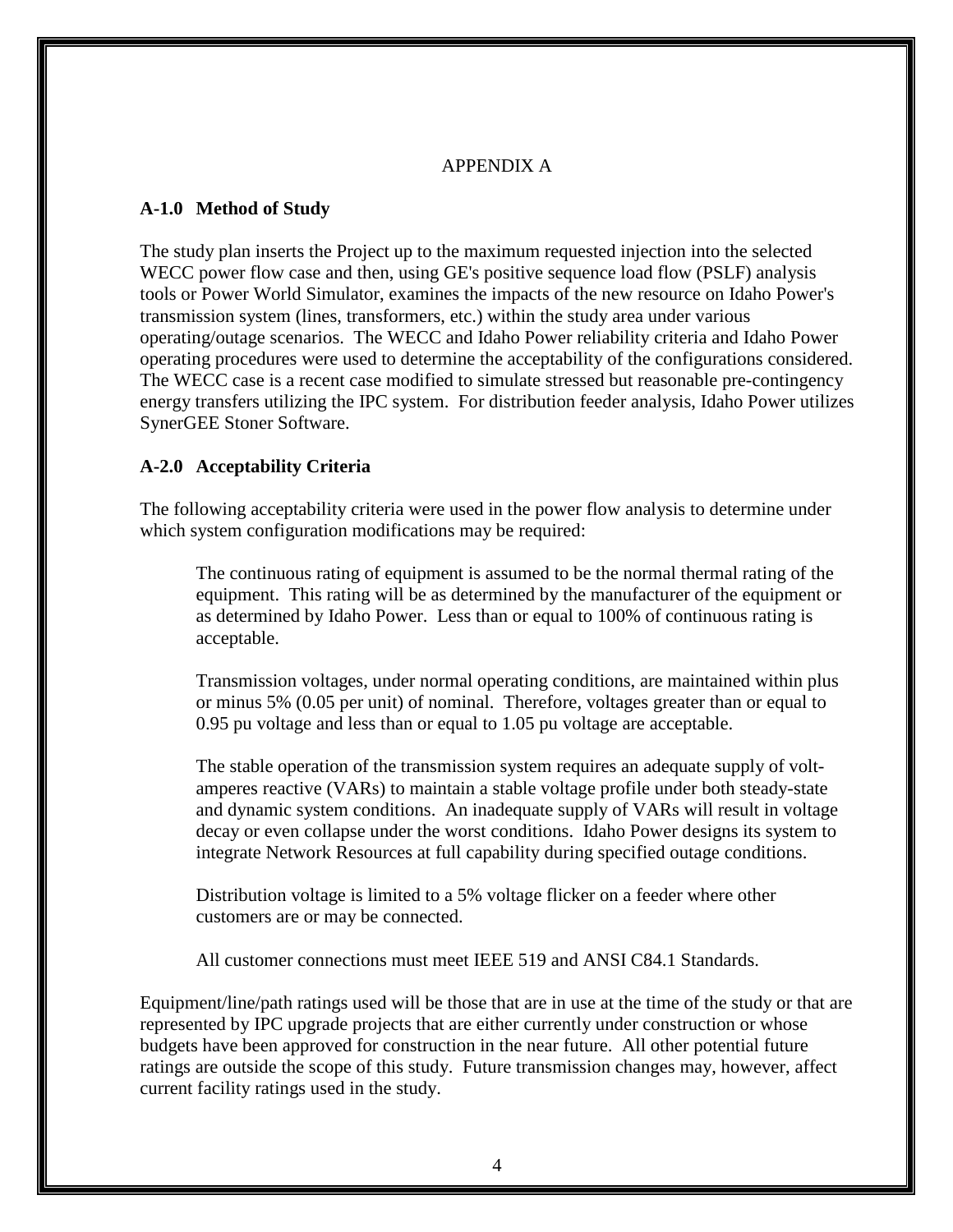#### **A-3.0 Grounding Guidance**

Idaho Power Company, IPC, requires interconnect transformers connected groundedwye on the primary (IPC) side and connected ungrounded wye on the secondary (generator) side.

On wye-wye connected pad-mounted transformers, the manufacturer typically connects the high voltage neutral internally to the low voltage neutral, and the neutral is brought out through the low voltage neutral bushing for grounding (this violates the transformer connections noted above).

If a pad-mounted transformer is utilized, the low voltage neutral shall be disconnected from the high voltage neutral to provide the ungrounded wye secondary connection specified.

#### **A-4.0 Electrical System Protection Guidance**

IPC requires electrical system protection per Requirements for Generation Interconnections found on the Idaho Power Web site, [http://www.idahopower.com/aboutus/business/generationInterconnect/.](http://www.idahopower.com/aboutus/business/generationInterconnect/)

#### **A-5.0 WECC Coordinated Off-Nominal Frequency Load Shedding and Restoration Requirements**

IPC requires frequency operational limits to adhere to WECC Under-frequency and Over-frequency Limits per the WECC Coordinated Off-Nominal Frequency Load Shedding and Restoration Requirements available upon request.